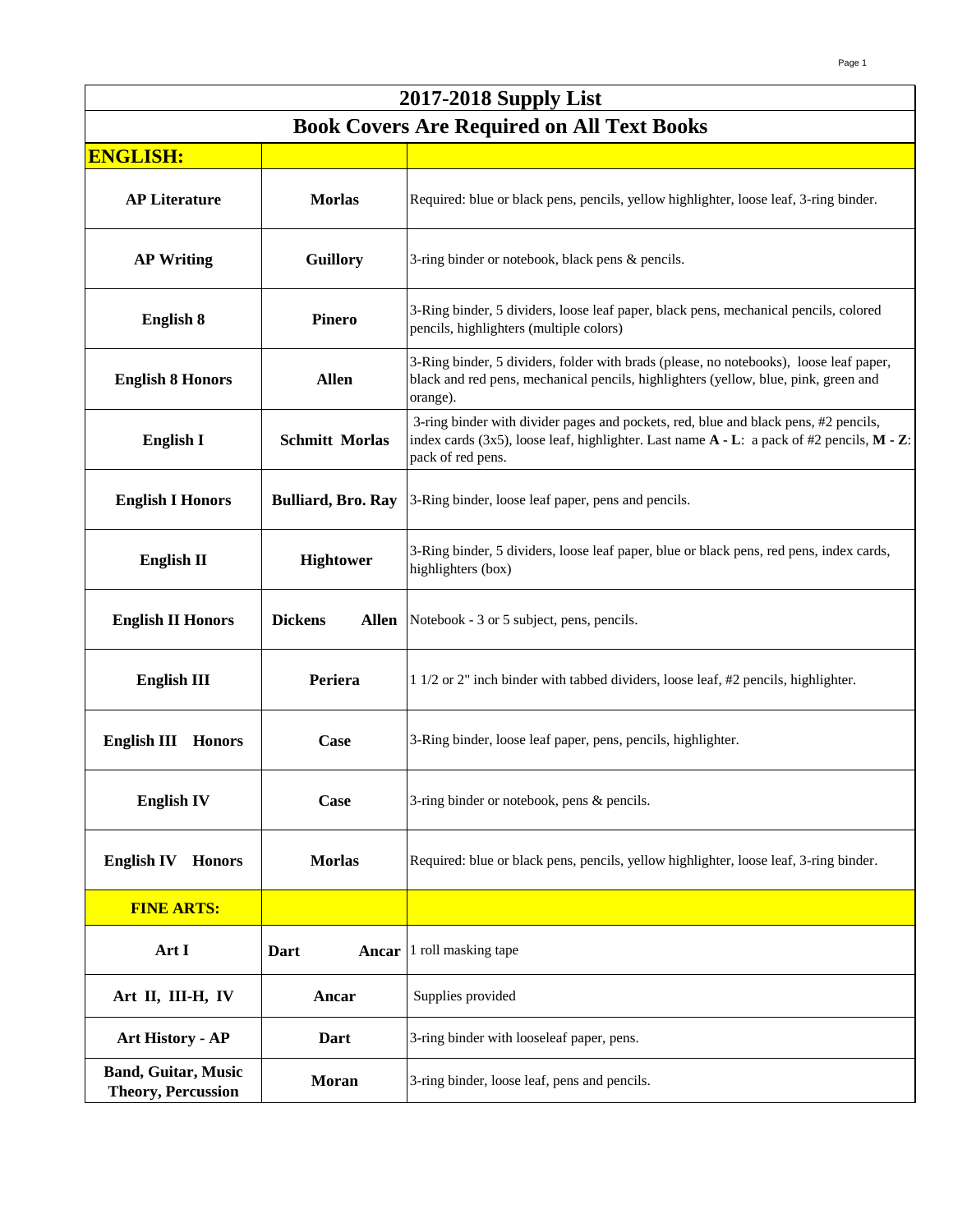| <b>HEALTH AND P.E.</b>                    |                                                      |                                                                                                                                                                                                                                                                                            |
|-------------------------------------------|------------------------------------------------------|--------------------------------------------------------------------------------------------------------------------------------------------------------------------------------------------------------------------------------------------------------------------------------------------|
| Health and P.E. /<br><b>Athletic P.E.</b> | Gibbe, Nunez,<br><b>Santos, Spencer</b>              | St. Paul's P.E. uniform required: shorts and t-shirt; deoderant, athletic shoes. 8th<br>Grade: Folder, Loose leaf paper, pen.                                                                                                                                                              |
| <b>MATHEMATICS:</b>                       |                                                      |                                                                                                                                                                                                                                                                                            |
| <b>Advanced Math I</b>                    | <b>Boudreaux</b><br><b>Cullen</b><br><b>LaGraize</b> | To Hand in: One Dry Erase Marker (Blue or Black), One pack of loose-leaf paper, 1 box<br>of pencils.<br>To Use in Class: A notebook or binder to use only for math, pencils, a graphing<br>Calculator that can be used on the ACT test. (ACT.org will have a list)                         |
| <b>Advanced Math I</b><br><b>Honors</b>   | <b>Boudreaux</b>                                     | To Hand in: One pack of loose leaf paper. To Use in Class Every day: A notebook to<br>use only for math, pencils. A graphing calculator that can be used on the ACT test.<br>ACT.org will have a list.                                                                                     |
| <b>Advanced Math 2</b>                    | <b>Boudreaux</b>                                     | To Hand In: One pack of loose leaf paper. To Use in Class Every day: A notebook or<br>binder to use only for math. Pencils; non-graphing calculator TI30XIIS(solar) or<br>TI30XIIB (battery) about \$14. No other calculator is allowed.                                                   |
| Algebra I                                 | <b>D'Hemecourt</b><br>Pool                           | To hand in: One pack of loose-leaf paper, 1 dry erase marker (blue or black), one box of<br>pencils. To use in class: 3-Ring binder, loose leaf paper, graph paper, 1 box of pencils,<br>one dry erase marker (blue or black), one red pen, TI30X11 calculator, small pencil<br>sharpener. |
| <b>Algebra I Honors</b>                   | Jordan                                               | To hand in: One pack of graph paper, one dry erase marker (blue or black), 1 box of<br>pencils. To use in class: pencils/mechanical pencils, notebook for Math only, calculator<br>(TI-30XII is the best and costs approx \$14) NO graphing calculators.                                   |
| Algebra II                                | <b>Glorioso</b><br><b>Baudoin</b>                    | Binder or 3-subject notebook for Math only, pencils, graphing calculator (TI - 84)                                                                                                                                                                                                         |
| <b>Algebra II Honors</b>                  | <b>Cullen</b>                                        | 3-subject notebook, pencils, 1 pocket folder with brads, 1 dry erase marker (blue or<br>black), 1 pack looseleaf, graphing calculator (TI - 84)                                                                                                                                            |
| Algebra III                               | Jordan                                               | To hand in: One pack of loose leaf paper, one dry erase marker (blue or black). To use<br>in class: pencils/mechanical pencils, notebook for Math only, calculator (TI-30XII is<br>the best and costs approx \$14) NO graphing calculators.                                                |
| <b>Calculus</b>                           | Pool                                                 | Binder or Notebook, pencils, 1 pack of college-ruled loose-leaf paper, graphing<br>calculator.                                                                                                                                                                                             |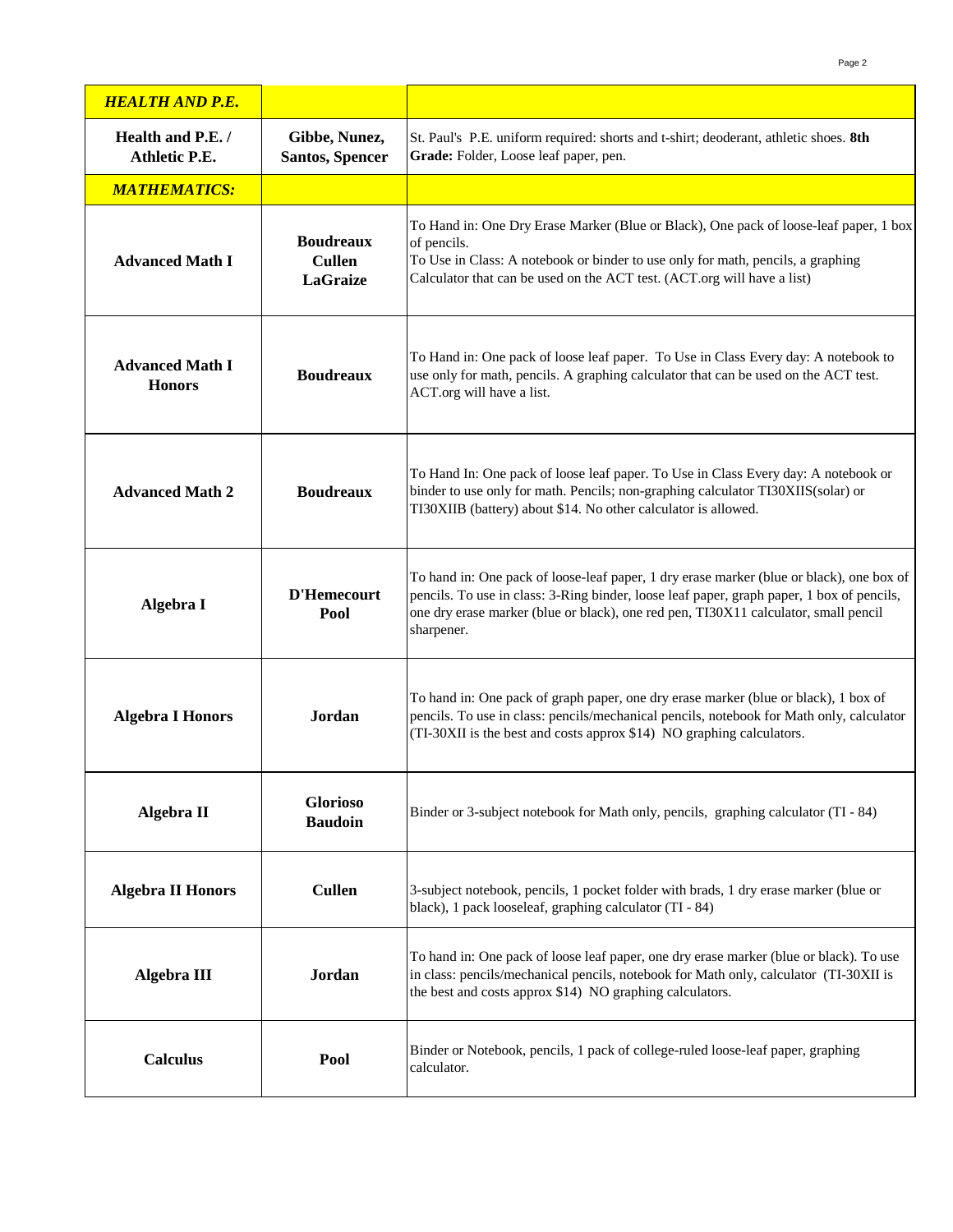| <b>Calculus - AP</b>   | <b>Cullen</b>                           | 3-subject notebook, pencils, 1 pocket folder with brads, 1 dry erase marker, 1 pack<br>looseleaf, graphing calculator                                                                                                                                   |
|------------------------|-----------------------------------------|---------------------------------------------------------------------------------------------------------------------------------------------------------------------------------------------------------------------------------------------------------|
| <b>Calculus Honors</b> | <b>Cullen</b>                           | 3-subject notebook, pencils, 1 pocket folder with brads, 1 dry erase marker, 1 pack<br>looseleaf, graphing calculator.                                                                                                                                  |
| Geometry               | <b>Baudoin</b><br><b>Russo</b>          | 3-Ring binder, loose leaf paper, 2 boxes of pencils, TI 30XII calculator, small pencil<br>sharpener.                                                                                                                                                    |
| <b>Geometry Honors</b> | Pichon                                  | One large notebook, one folder with pockets, mechanical pencils, one calculator<br>(scientific such as TI-30 or better- graphing is NOT required), ruler, protractor.                                                                                   |
| Pre-Algebra            | <b>D'Hemecourt</b><br><b>Grashoff</b>   | To hand in: 1 box of pencils, 2 dry erase markers (blue or black). To use in class: 3-<br>subject notebook for Math only, 1 folder with pockets, 1 box of pencils, red pen, 1 pack<br>of graph paper, Calculator TI - 30XII (To be used in the Spring). |
| <b>RELIGION:</b>       |                                         |                                                                                                                                                                                                                                                         |
| <b>Religion 8</b>      | Baumgartner Bro.<br>Ken                 | Loose leaf paper, blue or black pens, folder (with pockets and brads)                                                                                                                                                                                   |
| <b>Religion I</b>      | <b>Sturgil Lahey</b>                    | 3-ring binder, Loose leaf, pens and pencils.                                                                                                                                                                                                            |
| <b>Religion II</b>     | <b>Simpson</b><br>Bro.<br>Ken Bro. Jeff | Notebook, Folder, OR Binder; loose-leaf paper;pens & pencils.                                                                                                                                                                                           |
| <b>Religion III</b>    | <b>Barwick</b><br>Lahey                 | Pocket folder or binder, loose leaf paper, pens & pencils.                                                                                                                                                                                              |
| <b>Religion IV</b>     | <b>Ramon</b><br><b>Bacon</b>            | Loose leaf paper, blue or black pens, 3 folders.                                                                                                                                                                                                        |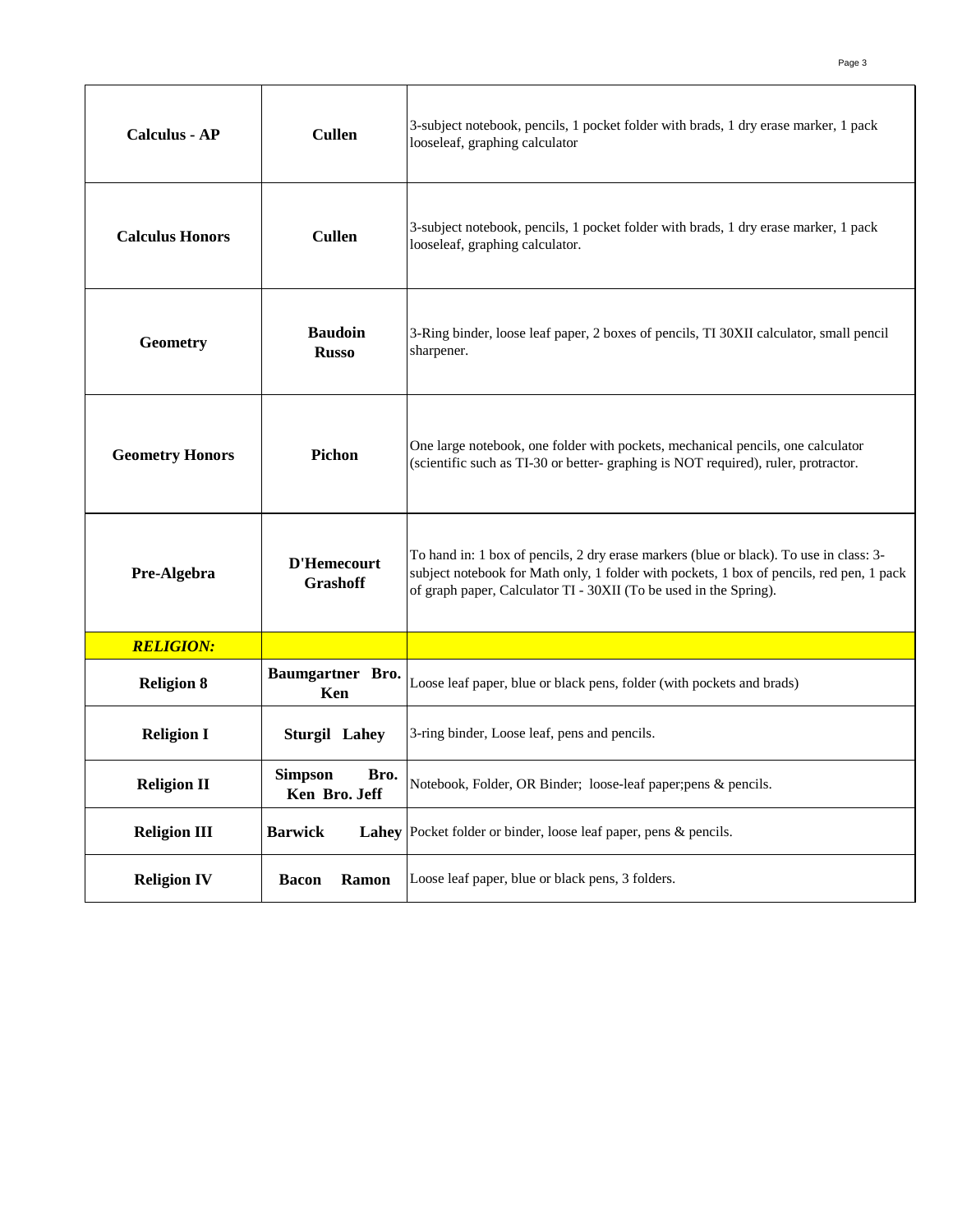| <b>SCIENCE:</b>                       |                                |                                                                                                                                                                                                                                        |
|---------------------------------------|--------------------------------|----------------------------------------------------------------------------------------------------------------------------------------------------------------------------------------------------------------------------------------|
| <b>AP Biology</b>                     | <b>Bessetti</b>                | A 3-5 subject notebook, 1-inch three ring binder (with pockets), blue or black pens, red<br>pens, colored pencils, latex gloves, scissors, dry erase markers, four function calculator.                                                |
| <b>Biology</b>                        | Carambat<br>Lein               | A 3-5 subject notebook, 1-inch three ring binder (with pockets), blue or black, red pens,<br>colored pencils, scissors, scientific calculator (TI-30XII)                                                                               |
| <b>Biology Honors</b>                 | <b>Bessetti</b>                | A 3-5 subject notebook, 1-inch three ring binder (with pockets), blue or black pens, red<br>pens, colored pencils, latex gloves, scissors, dry erase markers, Scientific Calculator (TI-<br>30XII).                                    |
| <b>Chemistry</b>                      | <b>Duplantier</b>              | Pierre 3-ring binder, loose leaf paper, pencils, Scientific Calculator.                                                                                                                                                                |
| <b>Chemistry Honors</b>               | Gardner, J.                    | 3-ring binder, loose leaf paper, pens, pencils, Scientific Calculator, graph paper, metric<br>ruler.                                                                                                                                   |
| <b>Chemistry II</b>                   | <b>Duplantier</b>              | 3-ring binder, loose leaf paper, pencils, Scientific Calculator.                                                                                                                                                                       |
| <b>Physical Sci. Honors</b>           | Pierre                         | 3-ring binder, loose leaf paper, pencils, Scientific Calculator.                                                                                                                                                                       |
| <b>Physical Science</b>               | <b>Childs</b>                  | 3-ring binder, loose leaf paper, pencils, Scientific Calculator                                                                                                                                                                        |
| <b>Physics</b>                        | <b>Arbo</b>                    | 3-ring binder with tab dividers, loose-leaf paper, pencils, pens, protractor, TI-84<br>Calculator (or similar), 1 manilla folder.                                                                                                      |
| <b>Physics Honors</b>                 | Peak                           | 3-ring binder with tab dividers, loose-leaf paper, pencils, pens, protractor, TI-84<br>Calculator (or similar), 1 manilla folder, box of tissue                                                                                        |
| <b>Science 8</b>                      | <b>Beck</b><br><b>Richards</b> | Engineering Notebook (to be handed out in class), 1" binder, 2 pocket folders, 4 GB<br>USB memory stick, blue or black pens, red pens, several No. 2 pencils, a pencil eraser, a<br>small pencil sharpener, colored pencils, 6" ruler. |
| <b>SOCIAL STUDIES:</b>                |                                |                                                                                                                                                                                                                                        |
| <b>AP American History</b><br>(APUSH) | <b>Dale</b>                    | Three-ring binder, looseleaf paper, pens, pencils, highlighters                                                                                                                                                                        |
| <b>Civics</b>                         | <b>Scoriels</b>                | 3-ring binder, loose leaf paper, pens, pencils, book cover                                                                                                                                                                             |
| <b>Civics AP</b>                      | <b>Moser</b>                   | 3-ring binder, loose leaf paper, pens, # 2 pencils, highlighter.                                                                                                                                                                       |

Page 4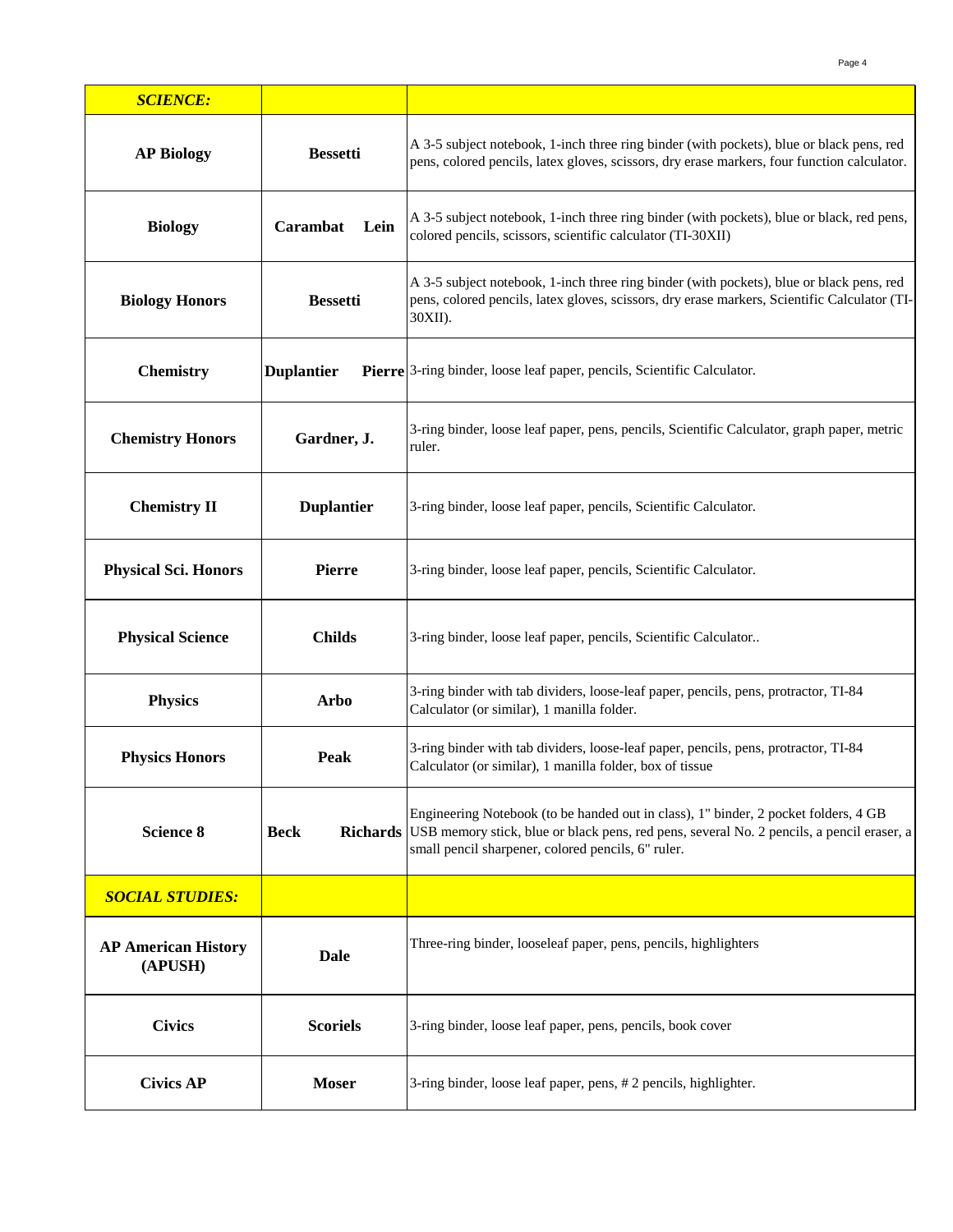| <b>Civics Honors</b>        | <b>Moser</b>                    | Scoriels 3-ring binder, loose leaf paper, pens, # 2 pencils, highlighter.                                          |
|-----------------------------|---------------------------------|--------------------------------------------------------------------------------------------------------------------|
| <b>European History AP</b>  | <b>Moser</b>                    | 3-ring binder, loose leaf paper, pens, #2 pencils, assorted colored pencils, highlighter.                          |
| <b>US History</b>           | <b>Dale</b>                     | 3-ring binders (2-3"), lined loose-leaf, pens, pencils, highlighters, colored markers,<br>colored pencils.         |
| <b>US History Honors</b>    | Gardner, K.                     | 3-ring binder, 8-tab dividers (1 pack), loose leaf paper, 5 x 7 colored notecards, pens,<br>pencils, highlighters. |
| <b>World Geography</b>      | Francis<br><b>Gast Scoriels</b> | 3 Subject Spiral notebook, small ruler, pocket folder with brads.                                                  |
| <b>World History Honors</b> | Moore                           | Loose leaf paper, notebook, pens.                                                                                  |
| <b>World History</b>        | Dart<br>Moore                   | Loose leaf paper, notebook, pens.                                                                                  |
| <b>SPANISH:</b>             |                                 |                                                                                                                    |
| <b>Spanish I</b>            | Zapata                          | Binder with pockets, pens, pencils, highlighter, St. Paul's planner.                                               |
| <b>Spanish II</b>           | <b>Brett Nuñez</b>              | Binder with pockets, pens, pencils.                                                                                |
| <b>Spanish III</b>          | <b>Nuñez</b>                    | Notebook, loose leaf, pen, pencils.                                                                                |
| Spanish IV H                | <b>Watkins</b>                  | Blue or black pens, 3 ring binder, loose leaf paper.                                                               |
| <b>Spanish V H</b>          | <b>Nuñez</b>                    | Notebook, loose leaf, pen, pencils.                                                                                |

Page 5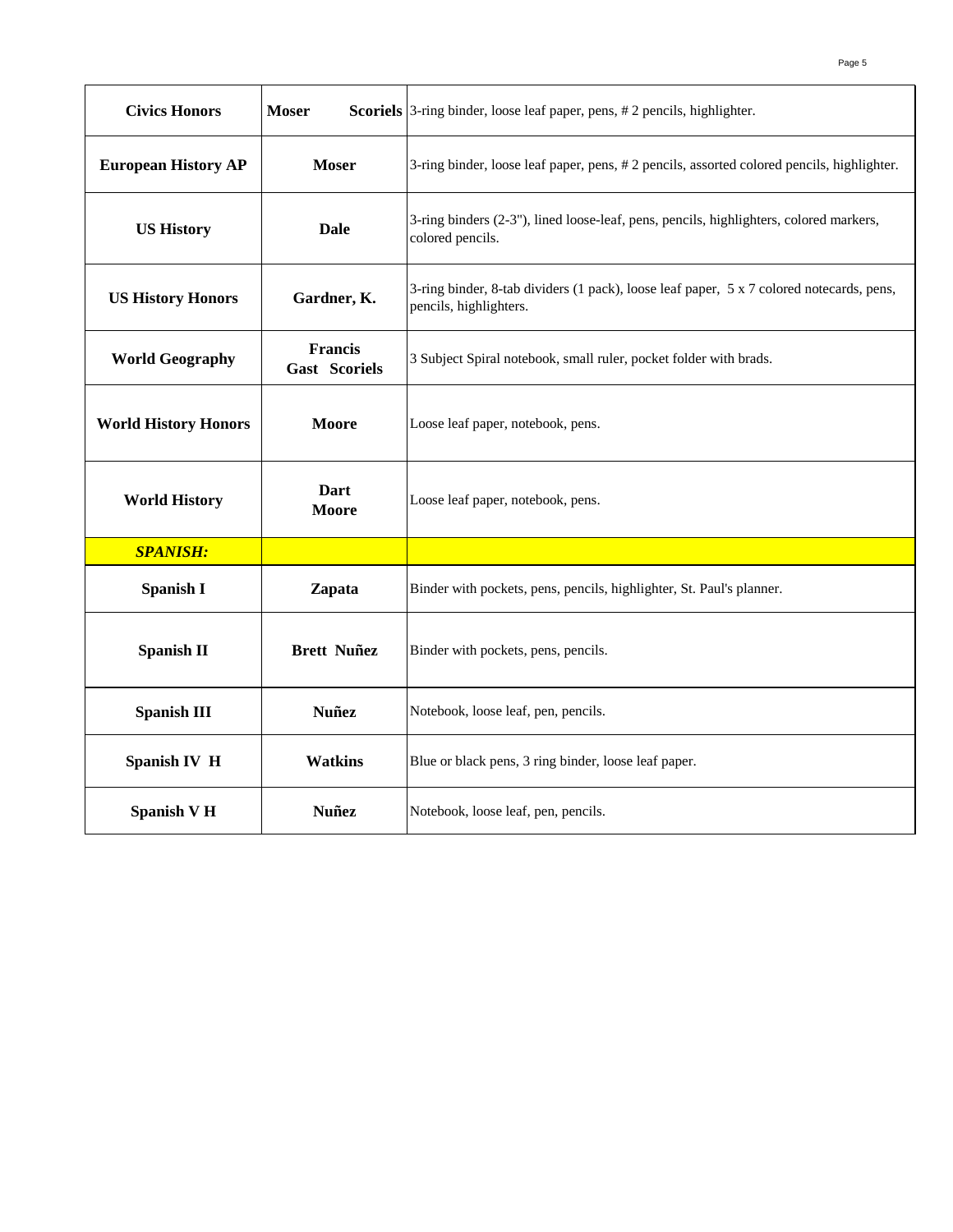| <b>ELECTIVES:</b>                                   |                 |                                                                                                                                                                                                                                                                                                                                    |
|-----------------------------------------------------|-----------------|------------------------------------------------------------------------------------------------------------------------------------------------------------------------------------------------------------------------------------------------------------------------------------------------------------------------------------|
| <b>AFJROTC</b>                                      | East            | <b>Supplies Furnished</b>                                                                                                                                                                                                                                                                                                          |
| <b>Athletic Training</b>                            | <b>Stipe</b>    | Notebook, pocket folder with brads, pens, pencils, (further training supplies to be<br>discussed in class).                                                                                                                                                                                                                        |
| <b>Biomedical Science I</b>                         | <b>Carambat</b> | Black and red pens, pencils, loose leaf paper, folder with pockets, scientific<br>calculator, and flash drive.                                                                                                                                                                                                                     |
| <b>Biomedical Science II</b>                        | <b>Schultz</b>  | Black and red pens, pencils, loose leaf paper, folder with pockets, scientific calculator,<br>scissors, and flash drive.                                                                                                                                                                                                           |
| <b>Biomedical Science III</b>                       | <b>Stipe</b>    | Black and red pens, pencils, loose leaf paper, folder with pockets, scientific<br>calculator, flash drive.                                                                                                                                                                                                                         |
| <b>Biomedical Science IV</b>                        | <b>Stipe</b>    | Black and red pens, pencils, loose leaf paper, folder with pockets, scientific<br>calculator, flash drive.                                                                                                                                                                                                                         |
| <b>Business I</b>                                   | Gast            | 3-ring binder with 10 dividers, 2-subject notebook, 2 packs of 3x5 index cards.                                                                                                                                                                                                                                                    |
| <b>Civil Engineering and</b><br><b>Architecture</b> | Peak            | To bring to class daily: 2GB (or larger) jump drive, mechanical pencils, one manilla<br>folder, 6 inch metal ruler with non-skid backing (available at Office Depot), white vinyl<br>erasers (Staedtler brand or similar, available at Office Depot) To bring to class during<br>first week: 3 rolls scotch tape, 1 pair scissors. |
| <b>Intro to Computer</b><br><b>Science</b>          | Peak            | 3 subject notebook with pockets, 2GB or larger Flash drive, Scientific calculator, pens<br>or mechanical pencils, 1 manila folder (8 1/2 x 11).                                                                                                                                                                                    |
| <b>Creative Writing</b>                             | <b>Guillory</b> | Notebook, pens & pencils.                                                                                                                                                                                                                                                                                                          |
| Criminology                                         | <b>Allen</b>    | 3-Ring binder, 5 dividers, loose leaf paper, black pens, pencils, colored pencils.                                                                                                                                                                                                                                                 |
| <b>Digital Electronics</b>                          | <b>Arbo</b>     | Notebook, pocket folder, pens, pencils.                                                                                                                                                                                                                                                                                            |
| <b>Economics</b>                                    | Logarbo         | 3 - Ring Binder, Loose Leaf Paper, Flash Drive, Highlighter, Pens & Pencils.                                                                                                                                                                                                                                                       |
| <b>Engineering Design and</b><br><b>Development</b> | Carambat        | Engineering Notebook (to be handed out in class)                                                                                                                                                                                                                                                                                   |

Page 6